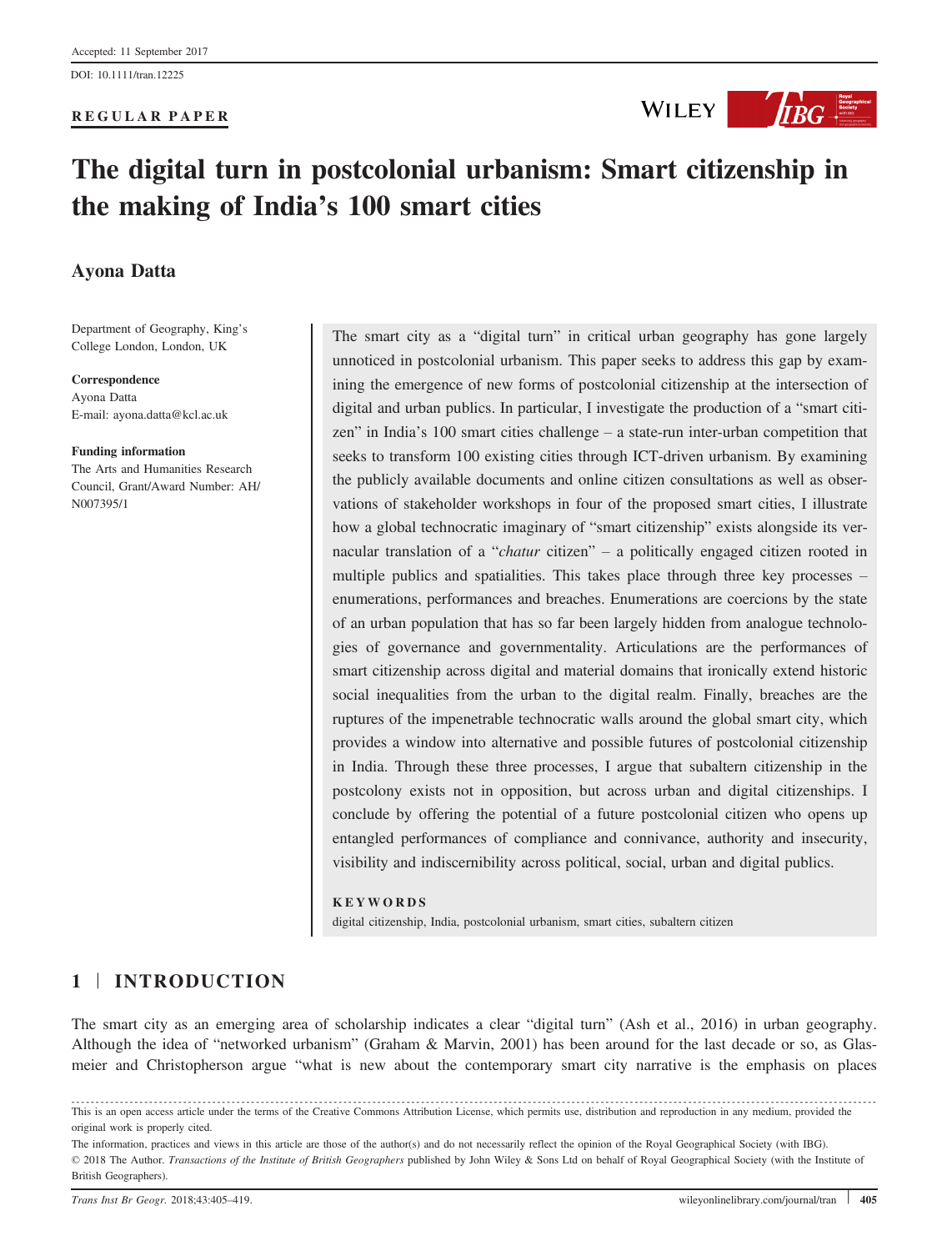transformed by the application of technologies" (2015, p. 4). The contemporary smart city takes earlier ideas of a digital or networked city beyond mere connectivity to a new regime of speculative futures that combine big data, algorithmic governance and automated urban management (Leszczynski, 2016). Recent scholarship on smart cities has argued that it represents a techno-utopian fantasy (Datta, 2015; Watson, 2014), a mode of governmentality (Kitchin, 2015; Vanolo, 2013) driven by corporate interests that in western contexts has become a smokescreen for implementing a range of "cost containment measures and supporting the shift to pro-innovation public expenditures" (Pollio, 2016, p. 514). Often presented by state–corporate partnerships as "non-ideological, commonsensical and pragmatic", Kitchin (2015, p. 131) notes that smart cities bring together two problematic neoliberal urban visions – first that the use of ICT will drive economic growth and urban prosperity; second that the use of ICT can make urban governance more efficient, manageable, transparent and hence equitable.

It is now accepted that the processes through which smart cities are conceived, implemented and received are diverse, contextual and often contradictory. Yet scholarship on smart cities is dominated by a "one-size-fits-all" critique where broader theoretical arguments are seen to stand for and "reveal the discursive and material realities of actually existing smart city developments" (Kitchin, 2015, p. 131). As Luque-Ayala and Marvin argue, there is therefore a need to

explore the contradictions of smart urbanism, its differential expressions across global North and South, and the potential this creates to develop more oppositional, contested forms of knowledge and subjectivity that emerge from these contexts. (2015, p. 2113)

Moreover, while there now exists rich scholarship on smart cities in the global North, research on this theme is only just emerging in the global South (Datta, 2015; Odendaal, 2011; Shin, 2017). This is surprising, given the take up of smart cities in the global South has been at a faster rate than in the West, with countries like India, China, Korea, Saudi Arabia and others being the largest "consumers" of the global smart city market (McKinsey, 2011). More importantly, while smart cities seek to transform the social, economic and political life of cities through digital technologies, it is surprising that postcolonial urban theory has largely side-stepped this "digital turn" in the global South. This is a significant gap which this paper seeks to address using the case of India's national 100 smart cities programme.

In 2014, the newly elected ruling party in India announced that they will build 100 smart cities through a national programme to "leapfrog" India towards a digital urban future. Seeking to produce the "smart city" and the "smart citizen" as two sides of this future, this programme seeks to apply a range of digital technologies from e-governance to smart utility networks to produce ubiquitously networked cities. Doing this requires a number of manoeuvres (Figure 1). First, since 80% of its citizens are currently outside the digital divide, they need to be drawn into digital space in order to produce a "user base" for the smart city services. Second, these new digital subjects have to be shown how to perform as "smart citizens" in order to contribute to the "success" of the smart city. In this context, this paper asks: How are smart citizenships envisaged in the postcolonial city? What are the transformations required in state–citizen relationships in order to produce smart citizenship? What potential does smart citizenship offer for articulating new emergent forms of subaltern citizenships across digital and urban realms of the smart city? In this paper, I argue that the production of smart citizens in the future Indian city has become synonymous with the production of a postcolonial technocratic subjectivity, which needs to be critically investigated. To do so, this paper understands postcolonial urbanism as a historiography of knowledge-power systems that produces the trajectories of urban futures in the global South and the rendering of postcolonial citizenship therein as an amorphous set of rights claims across digital and material domains of the postcolonial city. Drawing on and connecting this to the scholarship on "subaltern urbanism" (Roy, 2011a, p. 223), the paper seeks to situate the "smart citizen" within a critical postcolonial urbanism which reveals the trajectories of postcolonial subjecthood across digital, social and material "publics" of the city and across the political, social and performative transformation of citizenship in a new digital urban age.

## 2 <sup>|</sup> THE "DIGITAL TURN" IN POSTCOLONIAL URBANISM

Making deep genealogical connections with colonial histories of planning and governance, postcolonial urbanism has provided us with a rich critique of the rhetoric of "disorder" in colonial and postcolonial cities which produces violently exclusionary practices against subaltern groups in the name of modernity and development (Dupont, 2008; Legg, 2007; Tarlo, 2003). Postcolonial urban scholarship has critiqued the "north-centrism" (Robinson, 2003, p. 273) of urban studies, of the "geographies of theory" (Roy, 2009, p. 819) that flow from the global North to global South, and of the processes of planetary gentrification (Ghertner, 2014) and urbanisation which support and even perpetuate the exclusionary ways in which cities and citizenship in the global South are imagined and conceptualised. Recent literature on postcolonial urbanism argues for a cosmopolitan vision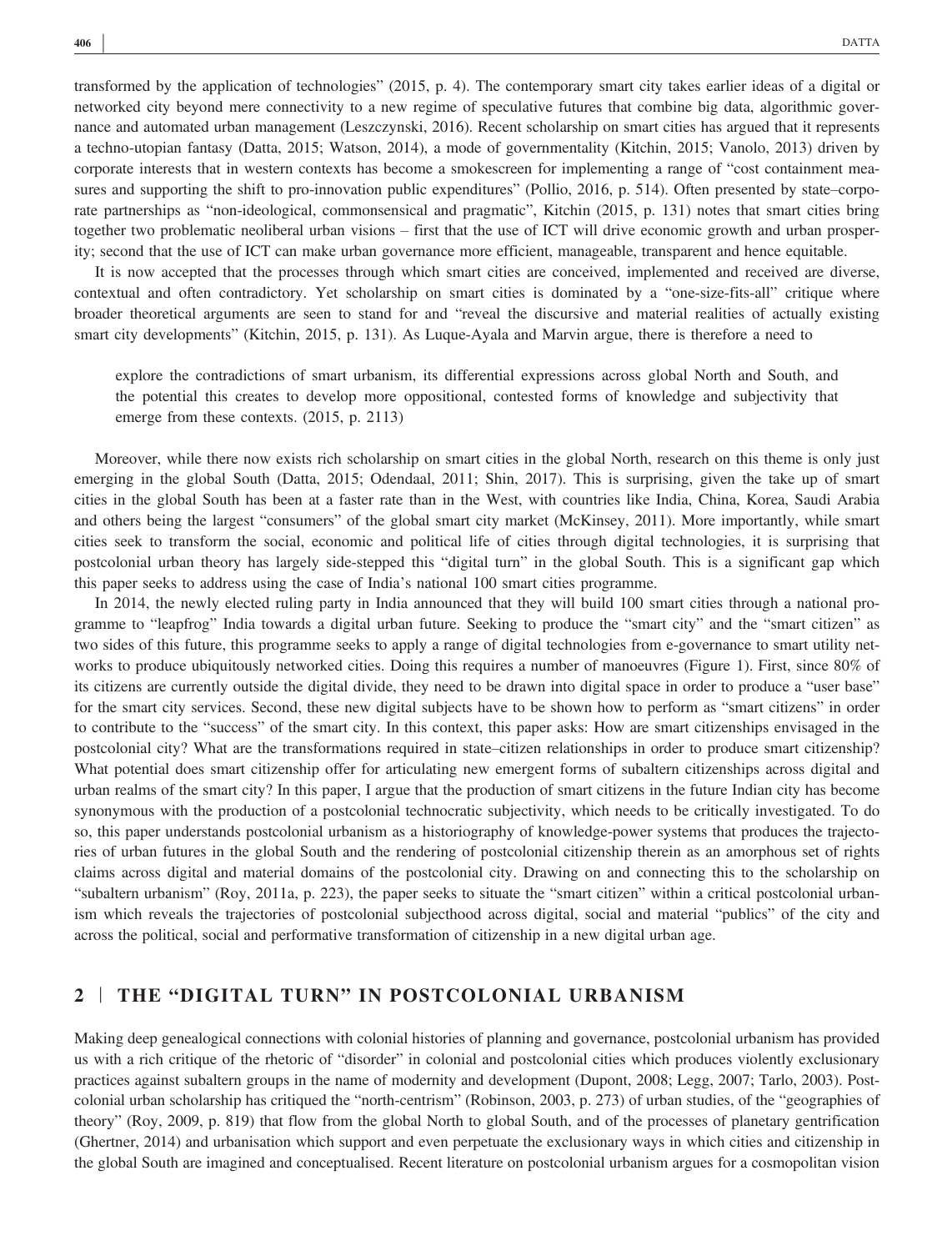of cities (Robinson, 2005) as experiments in "worlding" (Roy & Ong, 2011) and as local "mutations" (Rapoport, 2014) of global urban visions, knowledge and policies. A substantial feature of this literature has been to understand varied models of "homegrown neoliberalism" (Roy, 2011b) emerging in postcolonial cities through the new power–knowledge nexus of state– corporates–experts. This has produced "thick" descriptions of everyday life around the struggles of marginal groups living under a violence of law (Datta, 2012), threat of evictions (Bhan, 2009) or a "rule by aesthetics" (Ghertner, 2011a). While this literature has firmly established postcolonial urban theory as a body of knowledge in its own right, there has been a surprising lack of engagement with the "digital" as a simultaneously transformative space of the city.

Yet postcolonial governance in the last decade or so has been radically transformed through a variety of programmes and initiatives for e-governance. As Hoelscher notes, urban governance in India

since the mid-2000s has been characterized by a 'silent revolution' in the ICT and telecoms sector, intertwined with the propagation of mobile-based technology in the realm of urban policy. (2016, p. 32)

E-governance, in its provision, maintenance and accountability of municipal urban basic services and infrastructures of water, waste, energy and transport, has made ICT-driven urbanism both acceptable and commonplace in the last decade. This has not done away with the bureaucratisation of urban governance evident in form-filling, surveying and record keeping that as Gupta (2012) notes has been the hallmark of uneven and arbitrary state governmentality for the last few decades. Rather e-governance in the 2000s lay the foundations for a more ubiquitous form of technocratic governance that would expand and consolidate state rule in India's future cities. In this context, smart cities can no longer be cast solely as the mobility of global visions of urban futures, rather as the extension of state aspirations of governmentality, modernity and the control of "disorder" into a digital urban age.

To be sure, the relationship between the postcolonial city and digital technologies has been debated before. Writing over a decade ago, Graham (2000) noted that in cities of the global South there is emerging an uneven array of

premium networked spaces: new or retrofitted transport, telecommunications, power or water infrastructures that are customized precisely to the needs of powerful users and spaces, whilst bypassing less powerful users and spaces. (2000, p. 185)

He suggested that urban development and planning in global South cities is largely driven by middle-class privilege, and therefore networked spaces are unevenly distributed and coincide with elite and middle-class access, leading to a socially and physically "splintered urbanism". Sundaram noted that this splintering "has become a significant theatre of elite engagement with claims of globalisation" (2004, p. 64) in India. This is also evident in South Africa, where Odendaal (2011) noted that digital access has been spatialised across existing investment patterns, which consolidates social and economic inequalities. The Indian smart city emerges in this moment to rewire historical–material–social inequalities in postcolonial cities through new power–knowledge networks of ubiquitous connectivity.

An examination of smart cities in India helps us reframe postcolonial urban theory and its central concerns with the genealogies of power, knowledge and politics in substantially different ways. First, behind the emergence of smart cities in the global South lurks a "rhetorics of urgency" (Datta, 2015, p. 5) to address the crises represented in the "disorders" of population explosion, uncontrolled urbanisation and climate change. Alongside a hubris of "India's Urban Awakening" (McKinsey, 2010), the smart city presents the postcolonial city as the new frontier of opportunities in the midst of crises, and digital technologies as a tool for eliminating its pre-existing disorders. Second, and in order to achieve this, digital technologies prise open territories and populations that were earlier invisible, unaccountable, unrecordable and thus ungovernable in the postcolonial bureaucratic state by extracting them into formalised and visible structures of data, governance and management. Finally, the above produce smart cities as new hybrids of power–knowledge networks that simultaneously traverse the discursive, material and digital realms of the postcolonial city. They produce new urban spatialities that are always already mediated through digital technologies and infrastructures of urban governance and encourage new technologies of visibility (Sundaram, 2004) in the postcolonial digital urban age.

Such a conceptualisation of postcolonial urbanism tests the limits of "worlding" cities (Roy & Ong, 2011) or "homegrown neoliberalism" (Roy, 2011b) or the "propriety of property" (Ghertner, 2011b) in unpacking the heterogeneous and uneven reach of algorithmic governmentality over urban territories and populations. It calls on us to expand the horizon of postcolonial governmentality beyond "regimes of dispossession" (Levien, 2013) to new regimes of digital incorporation in the smart city. Examining citizenship in the smart city means asking what postcolonial urbanism demands of the digital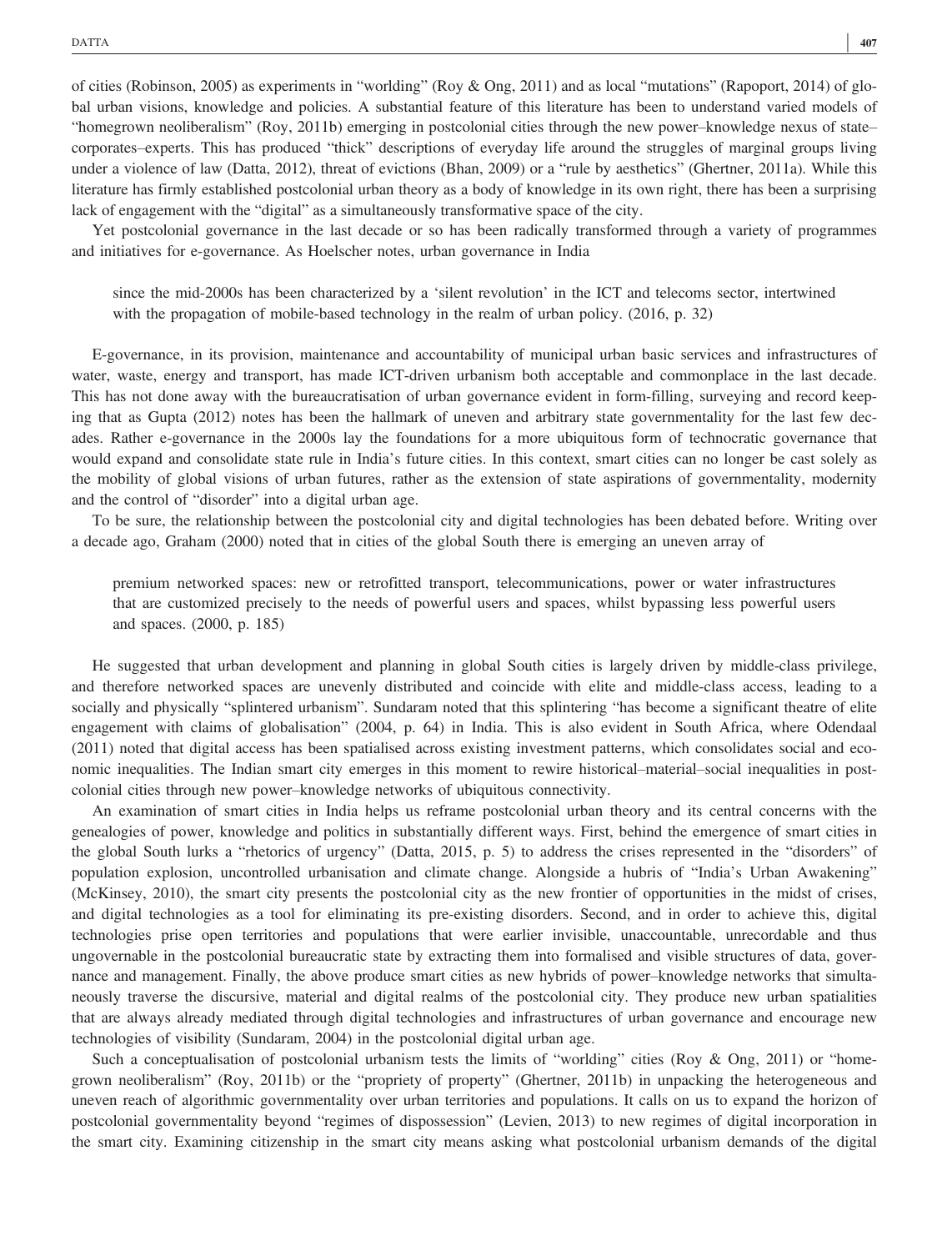urban age in order to establish new regimes of control. Seeing the city through the lens of a postcolonial "digital turn" means seeing urban space as the "test-bed" for state–corporate partnerships in governmentality, achieving what Hardt and Negri call "new and complex regimes of differentiation and homogenisation, deterritorialization and reterritorialization" (2001, p. xiii). This means understanding how smart cities as a new form of postcolonial urbanism rearrange power–knowledge networks across territories and populations beyond the material. It means understanding how postcolonial citizenship must now directly address the subaltern "other" within and across new forms of power vested in the digital.

## 3 | SMART CITIZEN AS POSTCOLONIAL SUBJECT

The figure of the smart citizen in India reinforces historical and contemporary paradoxes of identity and belonging. This is because the notion of citizenship is a relatively new concept in India. Under colonial rule, bodies and identities of Indians existed as "lesser" subjects, and were "scientifically" categorised along caste, religious and ethnic markers (Chatterjee, 2004) in order to assist colonial rule. Civil society and citizenship within an equal public sphere was largely absent, and any claims to citizenship by colonial subjects was primarily conceived through civil disobedience of the colonial state and ultimately freedom from it. On independence in 1947, the Indian Constitution explicitly provided universal rights to all citizens while simultaneously evoking rights to positive discrimination in social, economic and political spheres (such as education, employment, housing and so on) for those historically marginalised by caste, religious or gender ideologies. Indian citizenship is now caught between the search for a uniform civil society under the rubric of universalised rights and the demand for differentiated rights for those who have historically faced social and economic marginalisation in society (Jayal,  $2013$ ). The smart citizen – a ubiquitously connected subject, participating equally in digital space – remains poised between these two rights-based demands.

The paradoxes of Indian citizenship and its particular forms of universal and differentiated rights produces what Chatterjee notes as the differentiation between civil and political society. For Chatterjee (2004), while civil society is the realm of the privileged, it is through political society – the actually existing realm of subaltern politics – that marginal groups make moral rights claims on the basis of caste, class, religion, gender and thus transform their bare life conditions to citizenship. This distinction, however, is not supported in the case of digital space as Sundaram (2009) notes how media piracy in Delhi opened new spaces of disorder across political and civil society. Sundaram's work suggests that conventional forms of power located across civil and political society are making way for more multi-sited amorphous forms of power and subjectivity across digital and material spheres of the city. This amorphousness is crucial in smart citizenship, which can no longer be considered in the same way as subaltern citizens living in slums and informal settlements make moral rights claims through political society. While exclusion from the "paradigms of propertied citizenship" (Roy, 2003, p. 463) does not exclude access to digital space, lack of digital access often overlaps with the absence of property rights. This is paradoxical, since digital access offers the illusion of a neutral, transparent and equal digital civil society unattached to material socio-economic markers, and yet is actually deeply connected to it. As Jayal notes, this has redefined the notion of "citizenship obtained through struggle, to citizenship as a gift of the state" (2013, p. 3).

Smart citizenship thus emerges at the moment in the large-scale transformation of India's economy when a new individualist and consumerist identity has begun to take hold across different social groups. In the newly formed Indian republic in 1947, the "quest for citizenship ... [was] conducted in tandem with a quest for democratic modernity" (Jayal, 2013, p. 274), but in India's new urban age, the quest for a smart citizen has been given shape by a quest for technocratic urbanism. This has transformed moral rights claims to more universalised demands among subaltern groups to have a share in the economic prosperity of the free market. Following Chatterjee (2004), this move from subjecthood to citizenship is now one that makes claims on governmental authorities over services and benefit such as digital access. Thus, Jayal notes that "new forms of individuated citizenship are being enabled by electronic media and social networking, which offer unusual opportunities for expressive citizenship" (2013, p. 280) for these groups. This resonates with Sadoway and Shekhar's (2014) conceptualisation of smart citizenship as bridging the binaries of analogue and virtual modes of civic engagement which they claim with is "deep democracy" (Appadurai, 2001).

I argue that smart citizenship in India cannot be seen through this binary lens of subject/citizen, but rather as an amorphous and dialectic identity across three overlapping vectors. First, as enumeration through citizen consultations of a digital population that had so far been hidden from analogue technologies of measurement (such as the Census). This is a call by the state that evokes the moral imperatives of *all* citizens to engage in citizen consultations, but that paradoxically imparts subjecthood to subaltern groups. As Isin and Ruppert (2015) suggest, the digital citizen now becomes both "subject to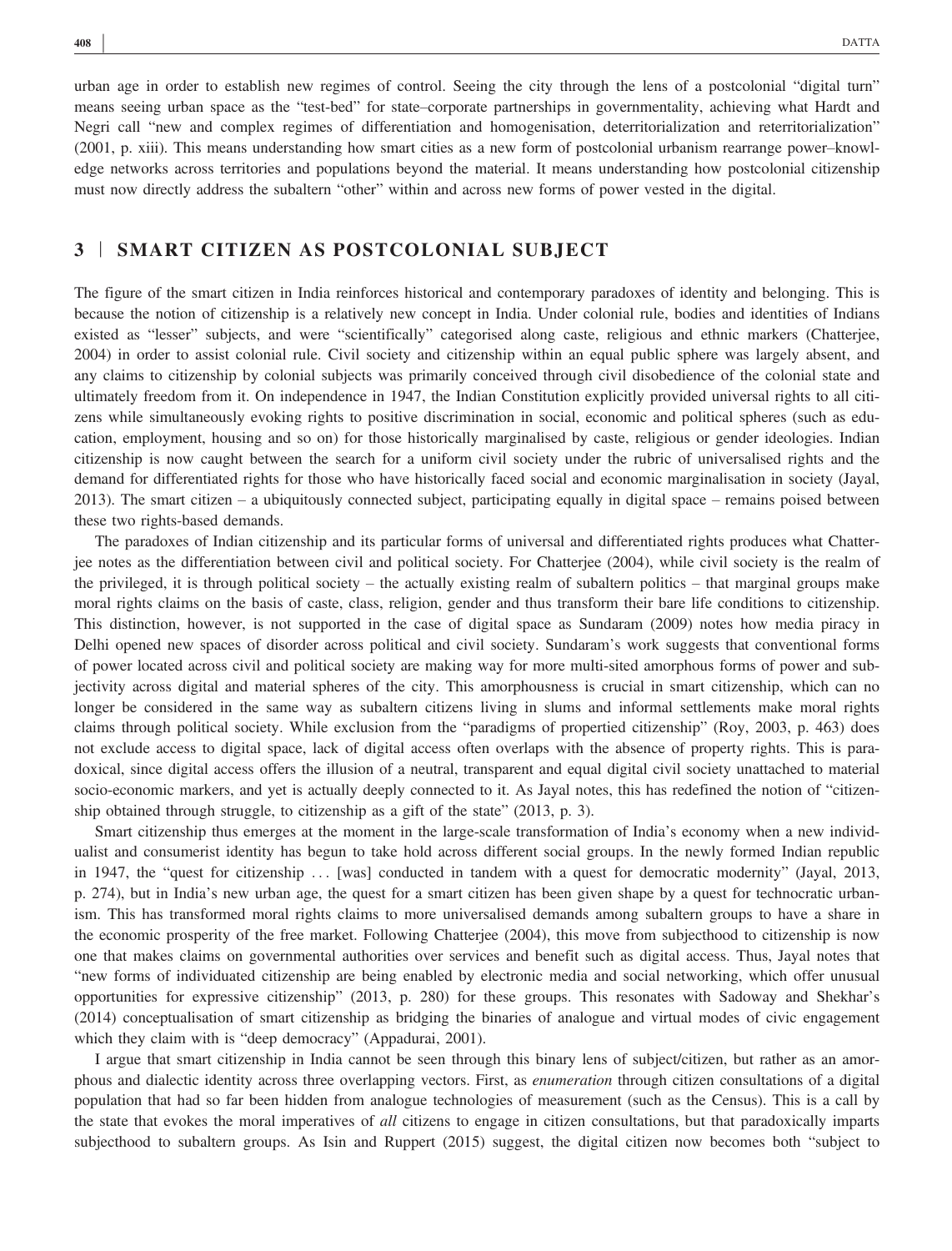power" as well as "subject of power", simultaneously controlling and controlled by the structures and networks of digital technologies and information flows in the smart city.

Second, articulation of how to become smart citizens is key to establishing and reinforcing social and political power over both territorial and digital spaces of the city. This emerges in the performative acts of citizenship across multiple publics of the smart city – in the "digital acts" of a population participating online and making claims to the future smart city, in the corporeal performances of a population through marathons, poster, essay and poetry competitions in the public sphere, and in middle-class vigilante performances over subaltern populations.

Finally, *breaches* to particular forms of authority and power across digital and urban publics open up "opportunities, possibilities and beginnings" (Isin & Ruppert, 2015) from within the spaces of the smart city. Breaches open up the space for a "pirate modernity" (Sundaram, 2004, p. 66) where the subaltern citizen refuses to interact with the brand-driven economy of big data, open data and data governance. This, I argue, is the process of translation where the smart citizen as a ubiquitously connected subject emerges as a "*chatur* citizen" – a postcolonial subject who shares the same space with a globally recognisable smart citizen. The chatur citizen, as I argue in this paper, is a cultural rather than literal translation, which loses its neutrality and acquires heightened political meaning in the process. Through rhetorical confusion and reinterpretation of the "smart city", the *chatur* citizen offers hope for the vernacularisation of smart citizenship through an embodiment of situated and discursive politics across digital and subaltern publics.

# 4 | INVESTIGATING SMART CITIZENSHIP IN THE FUTURE SMART CITY

How does one investigate the digital turn in postcolonial cities before the arrival of the smart city in its material form? How does one investigate smart citizenship in the absence of subaltern rights to the city? How does one investigate citizenship in the future smart city? These and other questions guided our work on a UK Research Council funded development grant titled "Learning from the Utopian City". Crucial to our project were two scales of inquiry. First, a horizon scanning of publicly available smart city documents and applications. A key source was the federal Indian Ministry of Urban Development (MoUD) website, which hosts vast resources of online citizen consultations and smart city applications submitted by different urban municipalities towards the 100 smart cities challenge. A large part of the analysis in this paper is driven by a discursive analysis of the documents, applications and citizen consultations in terms of their references to and descriptions of the smart citizen.

The second scale of inquiry is related to the space of a series of four stakeholder workshops held in India from January to June 2016 in four cities bidding for the challenge – Varanasi, Chandigarh, Navi Mumbai and Nashik. The workshops brought together a range of participants (between 20 and 30) from government departments, private developers, ICT companies, NGOs, residents' welfare associations, slum dwellers' associations and so on. For the first time, these stakeholders were meeting around a table to debate the future Indian city. For the first time, stakeholders in government, third sector and subaltern groups realised that the smart city held very different meanings across the table. This to us was the defining moment of emergent citizenship, where we observed the rhetorical confusion and breach of the imagined smart city at different scales.

We made in-depth observations of the formal presentations, arguments, debates and discussions alongside video and audio recordings. In doing so, the four city workshops were taken as ethnographic sites for observing the unfolding of enumerations, articulations and breaches of smart citizenship. Our role as facilitators of the workshop directed these interactions quite specifically for the stakeholders. On the one hand, we asked all stakeholders to articulate their aspirations for the future city. On the other hand, we also requested stakeholders to articulate details of and their specific role in the future smart city (as policy-makers, planners, consultants, activists or citizen participants). We observed the blueprints of smart urbanism presented by government agencies which valorised technology as a means to control the perceived disorder of existing Indian cities. We also observed the performative citizenships of subaltern actors in the workshops where they described themselves as "dutiful subjects" by law, and made claims to wider inclusion in the economic and entrepreneurial successes of the future city. Finally, we also observed how through these discussions, a new rhetorical and paradoxical smart citizen became indigenous to the historical struggles of subaltern citizenship. Further to these workshops we contacted participants in Navi Mumbai and Nashik to discuss some of the issues highlighted in face-to-face or Skype interviews. These were unrecorded, but these discussions have contributed to the analysis of citizen consultations.

These two scales of inquiry brought out the complex nature of smart cities, citizenship and its contested translation in postcolonial contexts. These translations are both discursive and material in that these are both embedded in policy documents and embodied in everyday life struggles. Following Jazeel's (2014, p. 89) call to "dwell in the domain of representation and to trouble over the mechanics of representation at work in geographical knowledge production", my approach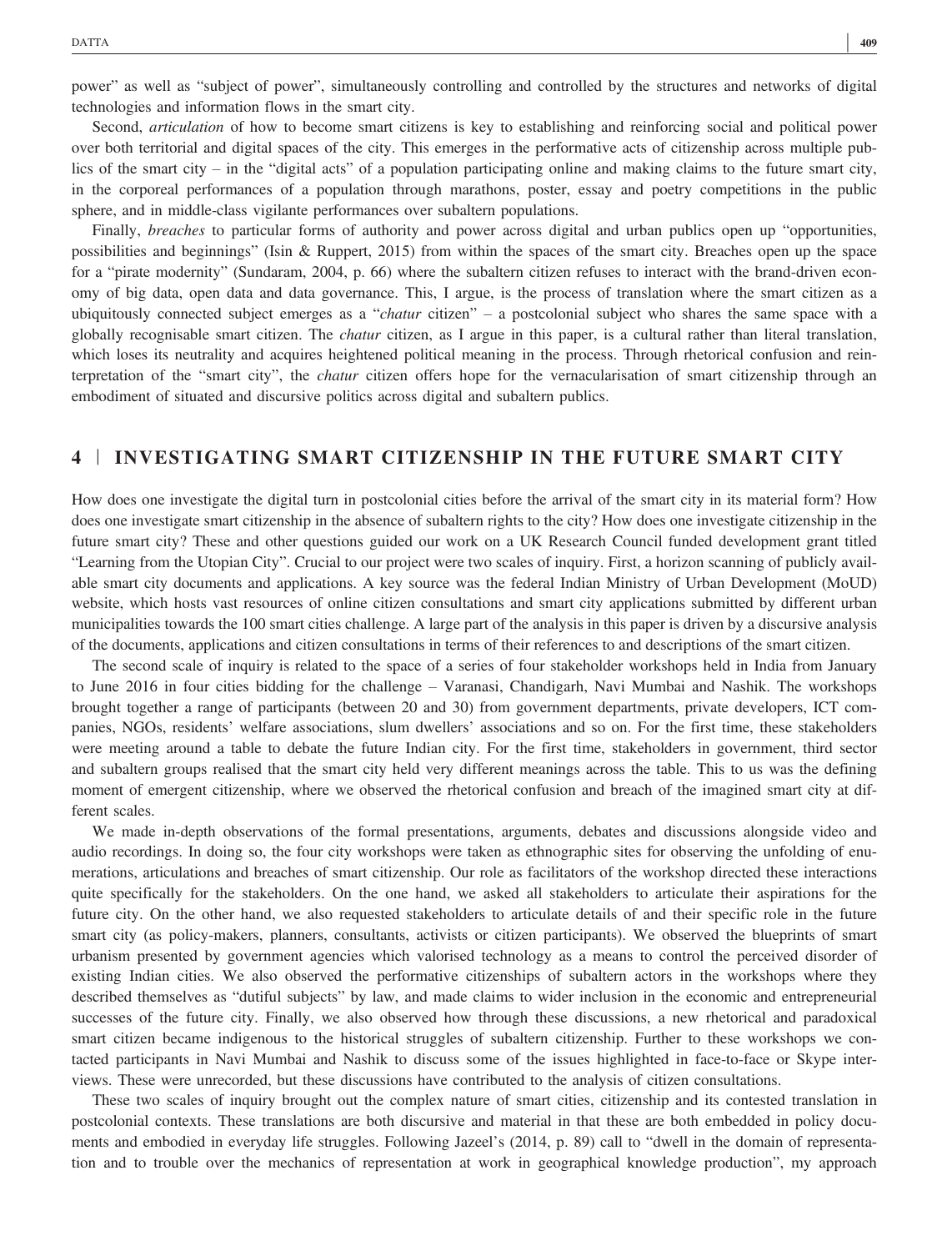complicates the distinction between discursive and material in the future city. My examination therefore aims at simultaneity rather than causality in a digital urban age – seeing the discursive representations of smart citizenship in policies, its material politics of enumeration and articulation and the "speech acts" of ordinary citizens, all as co-constitutive of transformations in postcolonial citizenship. The methodological approach then is to unpack how data, policy, representations and discourses of smart citizenship together rework the everyday struggles of ordinary citizenship. In the sections that follow, I present three simultaneous processes of smart citizenship in India – enumerations, articulations and breaches. Through these processes, I outline an emergent postcolonial subject who is simultaneously transgressive and compliant in their practices and performances of citizenship in the new smart city. I will conclude with the potential of this new postcolonial citizen in India to embody the inherent conflicts and contradictions of a digital urban age.

# 5 <sup>|</sup> "CITYZENS BECOME NETIZENS"

In May 2014, a new ruling party came to power in India on the basis of their promises of good governance and economic growth. The creation of 100 smart cities formed the backbone of these promises, which sought to "leapfrog" India into a digital urban age of innovation, entrepreneurialism and endless prosperity. The overlaying of a smart urbanism onto Indian cities represents India's route to "planned" cities by claiming to make governance transparent, open and accountable to citizens in the new smart city. The key feature of the smart cities agenda in India is a national competition between 100 existing cities nominated by regional states. The federal state allocated a total budget of  $\bar{\tau}100$  crore (approx. £11 million) to be equally divided across the 100 cities irrespective of their metropolitan size, demographic base and aggregate revenue. Each regional state was expected to make similar financial commitments. Each nominated city would then make a bid to receive the allocated money, as well as raise matching funds from its own revenue sources. The Indian definition of the "smart city", however, significantly played down the global imaginary of a ubiquitously connected Internet of Things (IoT) and Big Data to emphasise the importance of local situatedness. Indeed, the Smart City guidelines explicitly made the case that

there is no universally accepted definition of a Smart City. It means different things to different people. The conceptualisation of Smart City, therefore, varies from city to city and country to country, depending on the level of development, willingness to change and reform, resources and aspirations of the city residents. (GoI, 2015, p. 5)

Despite its locally situated rhetoric, India's smart cities challenge encompassed a neoliberal logic that made private sector involvement obligatory. From assisting in the preparation of proposals to the implementation of smart city projects, each city authority had to appoint consultants chosen exclusively from a list prepared by the federal Ministry of Urban Development (MoUD), and an external "hand-holding" agency (such as DfID, World Bank, USAID, ADB). The final deployment of smart technologies was to be tendered to international ICT companies such as IBM, Cisco, Siemens, Hewlett Packard and others who were named as potential partners. This meticulous attention to each process and stakeholder in the planning and apparent democratisation of smart cities claimed to reverse some of the current planning thinking on Indian cities, which argues that India is not able to "plan" its cities since it is itself an "informalized entity, engaging in deregulation, ambiguity and exception" (Roy, 2009, p. 76).

Crucial to the seeming democratisation and formalisation of the smart city, the guidelines highlighted the "citizen" as central to its ethos. Very early on, the draft concept note stated that the intention was

to promote cities that provide core infrastructure and give a decent quality of life to its citizens, a clean and sustainable environment and application of 'Smart' Solutions. (GoI, 2015, p. 5)

Indeed, it emphasised that quality of life in smart cities would be on a par with European standards, indicating that despite its situated rhetoric, the Indian smart cities mission had set for itself the parameters of western modernity and urbanism. This was legitimised through citizen consultations. Compared with other evaluation categories in the smart cities challenge, "citizen participation" had the third highest weightage of 16% after "feasibility and cost-effectiveness of proposals" (30%) and "result orientation" (20%). Other criteria such as "smartness of proposal" (10%), "strategic plan" (10%), "vision and goals" (5%), "evidence-based city profiling and key performance indicators" (5%), and "processes followed" (4%) came much lower in the priority list. Not only that, digital presence was a key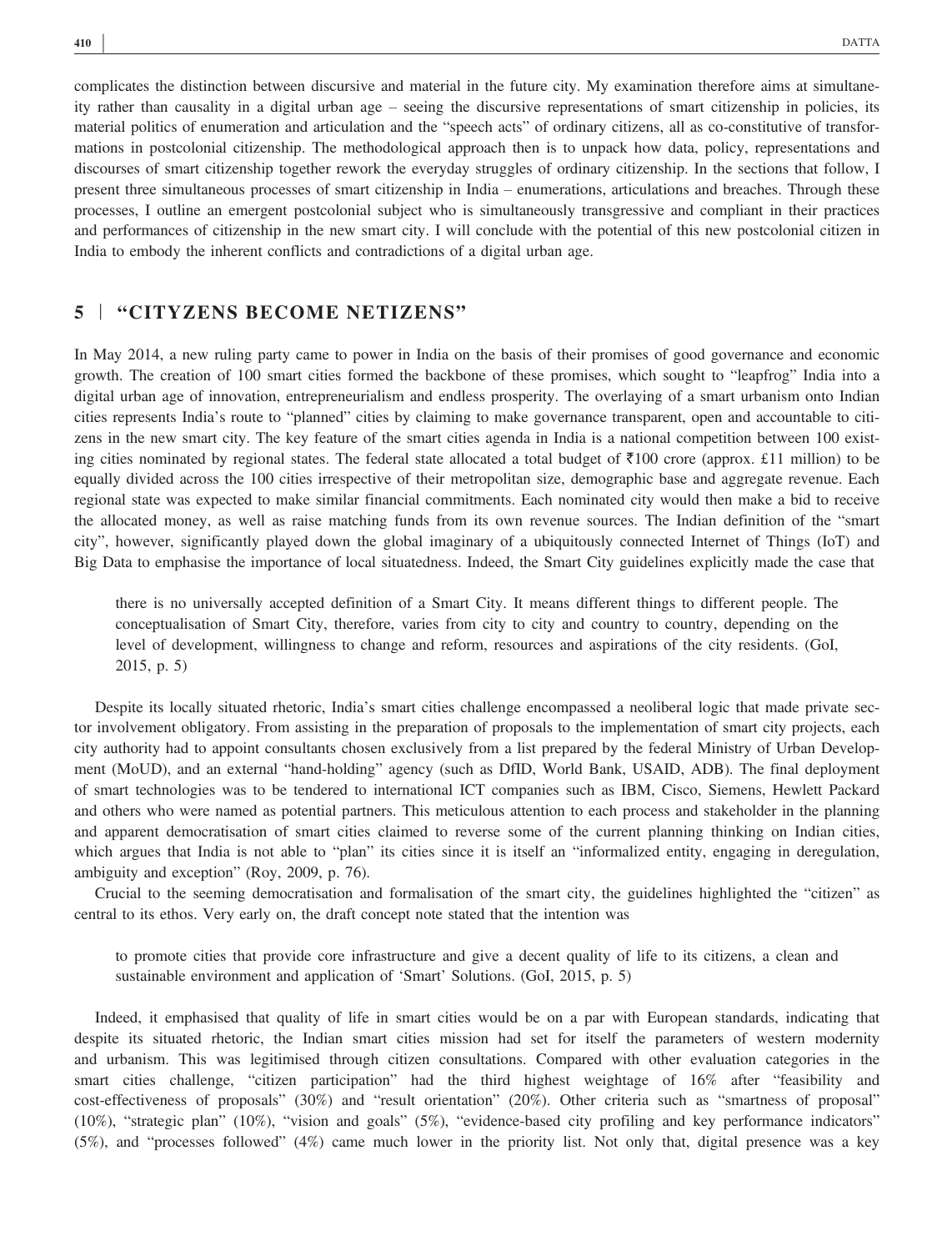criteria of citizen participation as evident in the assessment questions: "How much of social media, community, mobile governance have been used during citizen consultation?" and "How well does the Vision articulate the use of information and communication technologies to improve public service delivery and improve the quality of life of local citizens?" (GoI, 2016). This then was not just a digital turn in urbanism but an urbanism for and by digital technology.

In February 2016, as the first set of 20 winning cities was revealed, MoUD announced that the 100 smart cities challenge had kick-started the process of "cityzens becoming netizens" (Naidu, 2016). The Ministry reported that a total of 15.2 million citizens participated in the preparation of smart city plans at various stages. The national smart cities mission had tapped into the digital sphere to produce millions of digital citizens projected to become smart citizens in the future. Although these statistics were at a scale not achieved or attempted earlier, it still constituted a small share of the total urban populations (about 12% of the total population of the participating cities). But who were these smart citizens of the future? How were they discursively and performatively produced? What was their role in the future smart city?

## 5.1 | Enumeration: Fast-tracked citizens

The first indications of the production of "netizens" became apparent in the draft preceding the final smart city guidelines in 2014. The "Smart City Mission document", as it was called, went through a number of iterations from concept notes to draft guidelines to a final public document. Crucially, the "netizen" also underwent a set of transformations. The draft concept note identified the smart city as

not only described by the level of qualification or education of the citizens but also by the quality of social interactions regarding integration and public life and the openness towards the 'outer' world. (MoUD, 2014, p. 9)

It further noted that it was important to have urban citizens in the digital sphere since online participation will lead to "Social pressure on other citizens [that] can often remove resistance and facilitate a greater degree of civic discipline" (MoUD, 2014, p. 17). These explicit links between digital participation and digital surveillance were dropped in the final Smart City mission guidelines, to describe a more active citizen.

The Proposal development will lead to creation of a smart citizenry. The proposal will be citizen-driven from the beginning, achieved through citizen consultations, including active participation of groups of people, such as Residents Welfare Associations, Tax Payers Associations, Senior Citizens and Slum Dwellers Associations. During consultations, issues, needs and priorities of citizens and groups of people will be identified and citizen-driven solutions generated. (GoI, 2015, p. 22)

This focus on "smart citizenry" reflects the general transformation in processes of deliberative democracy which Kitchin (2015, p. 133) observes have a "discursive emphasis" on "inclusivity and citizen empowerment" without any real impacts on democratic participation. The process of enumerating this "smart citizenry" relied on what Dan Hill (2012, location 744, kindle edition) has called a "push button democracy" where online endorsement is seen to stand for democratic deliberation in the public sphere. With the announcement of the nominated 100 smart cities, overnight each city began their own "enumeration" process through which an urban population was incorporated into the logics of big data and digital governance. This enumeration occurred across digital and material publics, with municipalities summoning its urban residents to participate in online "citizen consultations" to produce what I will call here "fast-tracked digital citizens". These consultations were both online and face-to-face, virtual and analogue. Each city carried out extensive public mobilisation events (smart city walks and marathons, essay, poster and logo competitions). They conducted surveys in middle-class neighbourhoods as well as informal settlements, in government-run schools and colleges and in marginal city wards. The public were invited to meetings and workshops with local councillors and civil servants through newspaper announcements, through neighbourhood residential associations, through slum dwellers' organisations, traders' associations and so on.

One of the key platforms where these processes came together was the MoUD website, which hosted the smart city proposals and citizen consultations with over 2 million online comments received across 98 cities. Despite being a small share of the total urban population of these 100 cities, this nevertheless revealed the huge shift towards digital enumeration in urban governance. For example, by the end of 2015, Chandigarh Municipal Corporation reported that there had been about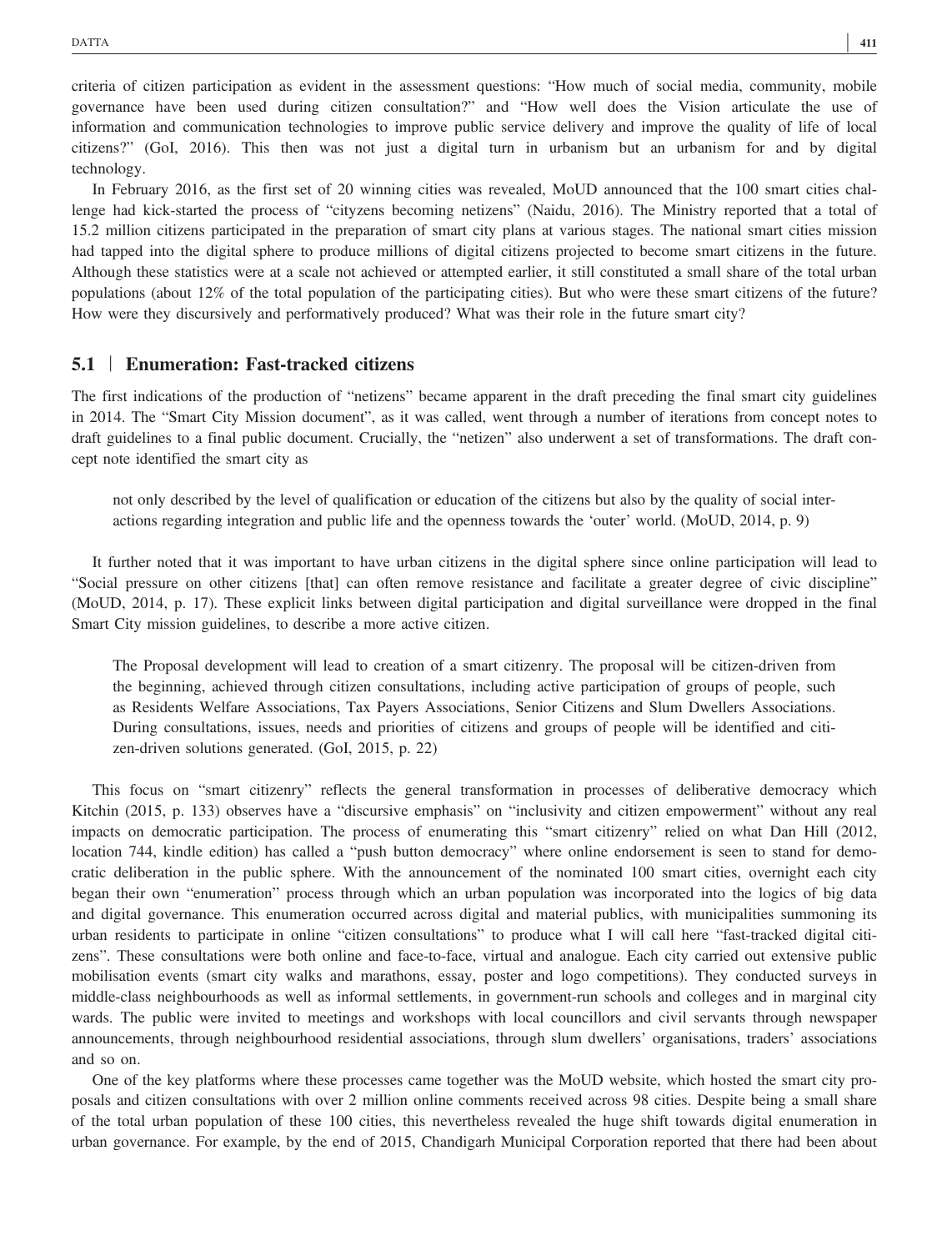

FIGURE 1 Chandigarh Smart city consultation graphic. [Colour figure can be viewed at wileyonlinelibrary.com] Source: MoUD (2015)

20,000 MyGov submissions with over 56,000 Facebook likes, 260 tweets and 400 views of YouTube videos of their smart cities proposal. The language of consultations on the digital platforms was English, although responses were sometimes in Hindi or other regional languages. The platform to interact and input suggestions also required skills that were clearly absent among those with lower education and digital capabilities.

Capturing online citizens and enumerating the data on consultations served the MoUD in highlighting the transformation of a territorial "population" into digital citizens. This was a step before they could then be trained to become smart citizens, articulating and performing their access to digital space in various ways to serve the demands of smart cities. Enumeration promoted a reductionist version of citizenship where participation as a "category of governance" (Chatterjee, 2004, p. 69) began to stand for "democratic" urban transformation. Online citizens became what Pollio (2016, p. 528) has called a "thinkable, knowable issue of urban governance" that were the digital version of earlier analogue systems of documentation, form filling, bureaucracy and "red tape" (Gupta, 2012), which enabled the state to make its power and practices illegible (Das & Poole, 2004). This online population was the material of a digital society – fast-tracked digital subjects with a digital signature, who formed the prelude to "smart citizenry".

## 5.2 | Articulation: Performing smart citizenship

The citizen consultations highlighted three key processes in the making of smart citizenship. First that the state's desire to govern its territory through its digital population set the pedagogic terrain of smart citizenship which believed that citizens "need to be educated by city leaders as to the benefits IT can bring" (Hollands, 2015, p. 70). This was evident in the smart city guidelines, which underlined key duties of "smart people".

The Smart Cities Mission requires smart people who actively participate in governance and reforms. Citizen involvement is much more than a ceremonial participation in governance. Smart people involve themselves in the definition of the Smart City, decisions on deploying Smart Solutions, implementing reforms, doing more with less and oversight during implementing and designing post-project structures in order to make the Smart City developments sustainable. (GoI, 2015, p. 18)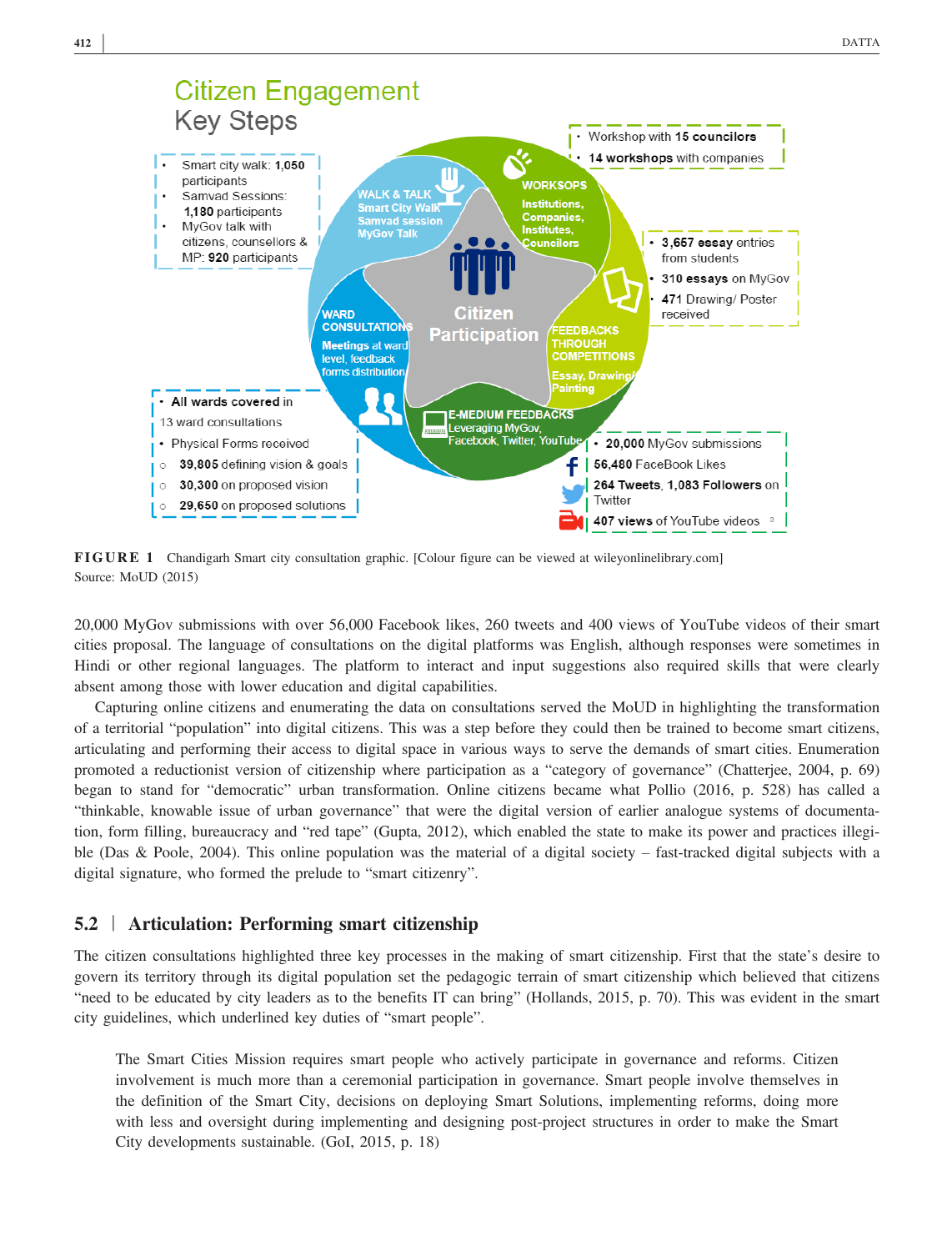The introduction of "smart people" in policy reflects a shift from the ordinary citizen to the tech-savvy, entrepreneurial and judicious citizen working for and on behalf of state enterprise, innovation and growth. This production of "smart people" was central to the state's alignment with digital governance. It reflects what Vanolo notes as the desire of the state to

speak about the citizens of smart cities, and speak in the name of them, but very little is known about citizens' real desires and aspirations. (2016, p. 12)

In this role, smart people were collaborators and endorsers of the smart city, rather than critical and active citizens. Thus, instead of testing smart cities as the site of democratic participation, smart citizens were constructed as allies of state–private sector experiments in urban governance.

Second, the smart city proposals used ICT as the filter to sieve through citizens' concerns with everyday urban problems. A large part of citizen feedback in the online consultations involved suggestions on improving urban basic services, provision of physical and social infrastructure, supply of urban basic services and so on. Yet, for example, while parts of the city (such as informal settlements) were still disconnected from urban basic services, smart city proposals often aimed at 24/7 water supply, public wifi, e-rickshaws and so on. Local planners and consultants in our workshops accepted that although urban basic services were priority themes in citizen consultations, their smart city proposals focused on those that fit within the ICT-driven prescriptive guidelines of the Smart City Mission document.

Finally, online citizen consultations extended historic social inequalities from the urban to the digital realm. It is here that new categories of exclusion emerged from the digital realm where the right to be a smart citizen was premised on the removal of those not deemed to belong to the future smart city. For example, a large part of the online citizen suggestions for Navi Mumbai focused on the importance of law enforcement to ensure a clean and "sanitised city". These comments of varied length and detail called for the elimination of open defecation, removal of hawkers and street markets, provision of green spaces, prohibiting spitting, beautification of neighbourhoods, planting trees, jogging and cycling tracks, enforcing parking provisions, traffic rules and so on. These popular middle-class demands for a "sanitised" city constructed the elimination of physical and moral "dirt" and the control of "disorder" as a route to smart urbanism. If technology was clean, it was believed that the use of technology-driven urbanism in smart cities would also clean the city symbolically and materially. These views were supported by most urban municipalities such as Chandigarh, which regularly demolished "illegal encroachments" of slums, hawkers and pavement dwellers since the announcement of the 100 smart cities challenge in order to become "slum free" (Nayaki, 2016; Sharma, 2016). This exclusionary discourse and practice drew on the logics of "propertied citizenship" (Roy, 2003, p. 463) onto the digital realm in paradoxical ways. While there were no clear guidelines on who owned the data on citizen consultations, and how that data was to be used, ownership of physical property in the city determined how inclusion and exclusion from the future city were discoursed and practised. This was strikingly evident in the implementation of a "smart cleaning" system in Chandigarh.

"Smart cleaning" in Chandigarh is one of the key smart applications (among several others) to be adopted in Chandigarh's smart city projects. The "problem statement" identified as the inefficiency in garbage collection, was attributed to the unauthorised absence of sweepers. In order to make this service more efficient and lead to better satisfaction of municipal services, Chandigarh municipality was advised by smart city consultants to look into the "smart cleaning" model piloted in a nearby satellite city, Mohali. The Mohali model used GIS and mobile apps connected to a citizens' reporting and management tool that tracked attendance, uniform, equipment and performance of sweepers (who were mostly from the lower castes, unorganised and without permanent contracts). One of the most controversial aspects of this tool was the ability of "citizens" to take pictures of sweepers at work, upload it on cloud-based software and hence assist the municipality in monitoring their performance in real time.

The smart cleaning model was highlighted by Chandigarh municipality as the potential of smart applications to deliver efficient and cost-effective urban services to citizens. Smart city consultants noted that this would produce the future smart citizen who used their digital presence to support and transform urban governance. Since Mohali's smart cleaning was identified as "best practice", civil servants and local councillors from Chandigarh had visited its municipality offices in early 2016 (Rohtaki, 2016) to subsequently adopt these in Chandigarh Municipality. The Chandigarh smart cleaning idea was thus sold to the social and political elite alike in imagining a sanitised city, thereby deepening the gap between the "smart citizen" and subaltern citizen. The former claimed their space in a smart urban future using their "digital acts" of vigilante governance to discipline the latter. These were the middle-classes who became citizen-consumers, demanding service efficiency and thus transposing their existing historical material-social privileges from the public sphere onto the digital sphere. It reflects what Vanolo calls "smartmentality" – a hidden ideology of the state which uses the smart city as a "powerful tool for the production of docile subjects and mechanisms of political legitimisation" (2013, p. 883). The smart cleaning system went further in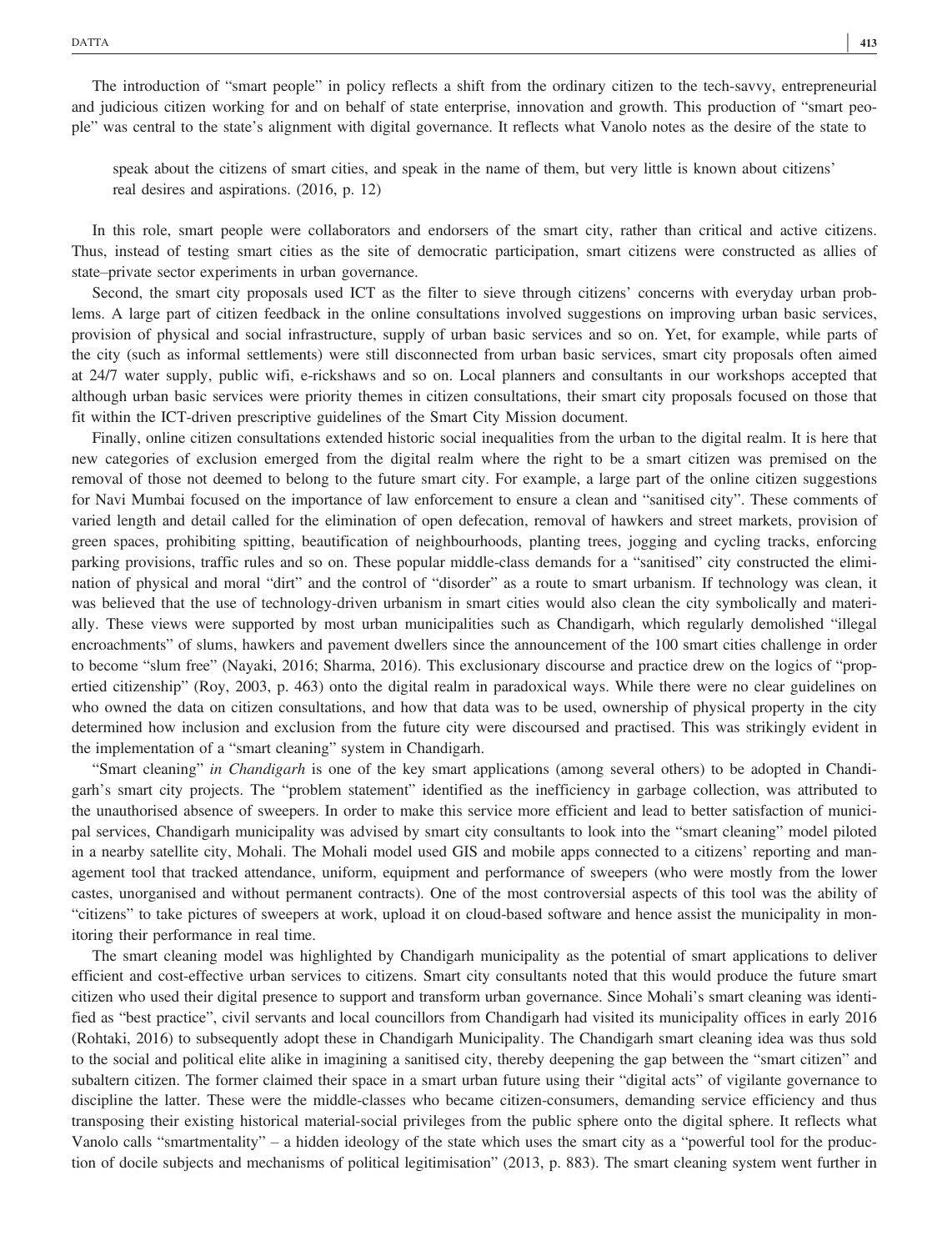creating what Lerman calls a "new kind of voicelessness" (2013, p. 59), where subaltern actors had little or no control over their own labour, which was monitored by those who already had greater access to public goods and services.

Chandigarh's smart cleaning system blurs the distinction between participation as a "category of governance" and participation as a "practice of democracy" (Chatterjee, 2004, p. 69) in deeply problematic ways. It indicates that postcolonial citizenship in the new smart city emerges from overlapping layers of urban and digital publics around longstanding postcolonial elite anxieties over "dirt" and "disorder" (Gooptu, 2001; Kaviraj, 1997) in the city. Presented through the objective technocratic rationality of smart apps, it legitimises the surveillance of those on the margins of social power networks by the "practices of democracy" by an elite civil society further empowered by digital citizenship. The "smart citizen" thus becomes a euphemism for an elite citizenship built on class, religious and caste privilege. The subaltern citizen can now no longer make straightforward moral rights claims through political society. Rather they must now find new ways to breach the boundaries between digital and urban publics that define their exclusion from the future city.

## 5.3 <sup>|</sup> Breaches: The "chatur" citizen

In the face of enumeration and articulation of smart citizenship by the state, what emerges is a new form of citizenship that breaches the norms of the smart city, in order to access and belong to it under a new social contract between the state and citizen. "Breach" here refers to both a verb and a noun – the former "an act of breaking or failing to observe a law, agreement, or code of conduct" and the latter, "a gap in a wall, barrier, or defence" (Oxford English Dictionary). This breach resonates with what Isin and Ruppert (2015, p. 131) suggest as the "witnessing, hacking and commoning" of particular forms of authority and power in digital spaces, which opens up "opportunities, possibilities and beginnings" to enact new forms of citizenship across digital and material spaces. A significant aspect of breaching of smart citizenship in India drew on the ability of the subaltern citizen to "speak" in their own voice and of their own experiences in order to challenge the norms of conduct embodied by "smart people" in the policy. These "speech acts" distinguished them as postcolonial "citizens" (with their moral and legal attributes of community) from a digital "population" (their empirical form in census data, survey, policies and the numerous enumeration logics of the state) (Chatterjee, 2004). In the stories that are emerging from a diverse range of future smart cities across India, it is clear that these breaches are multifarious, multiscalar and commonplace. I present here a few examples from our workshops.

The first breach occurred at the scale and in the spaces of urban local governments. In our Nashik workshop, the Deputy Mayor (a locally elected official) said to the Commissioner (a civil servant), "those who want two rotis [bread] are given half and those don't want rotis are also given half ... You are giving us sweets, but we have diabetes". Through metaphors of hunger, indulgence and disease, he was referring to the rolling out of universal financial packages to all the 100 smart cities despite huge variations in their demographic, social, political and economic contexts. He continued,

Smart city, smart city, everyone is talking about the smart city. But did anyone try to analyse the reality behind it? The Central Government will give 500 million (Rs), and that is their maximum limit. The State Government will provide 250 million (Rs), so a total of 750 million. Now revenues of [municipal] Corporation are about 3,000 million (Rs), which suggests 2,250 million (Rs) will be citizens' money. But the Central and the State Government will keep control on this 3,000 million.

This assertion for autonomy by the Deputy Mayor illustrates the "voice" of the city within the policy and discursive landscape of Indian smart cities. In this case, the "urban" as a political unit of governance breaches the smart city visions of the Indian state through speech acts that assert its autonomy and identity. This is in contrast with recent claims of smart city investments being a "manna from heaven" (Mukhopadhyay, 2015, p. 79) for local political elites who seemingly clamoured in their requests to the federal state for securing these projects in their cities. The concern raised by the Deputy Mayor suggests that as the geographies of smart cities are complex and uneven, so are the ways that these are received and challenged by the urban authorities. By highlighting the top–down nature of smart city policies and the resultant shrinking of democratic power of the city, the Deputy Mayor's presentation resonated with the observation made by Mukhopadhyay (2015, p. 77) of the loss of autonomy written into the smart city guidelines, which is "silent on a democratic representative local government. Indeed, the word 'mayor' does not once appear". While the citizen pays taxes to the municipality, their elected representatives had no effective decision-making role in disbursing the smart city funds. Nashik and Navi Mumbai urban authorities particularly sought to challenge and breach the different ways that smart city transformations were imposed as top-down financial transactions which privileged the power of the federal state. Local councillors there argued that acceptance of the smart city challenge would lock them into long-term path dependencies with the corporate sector.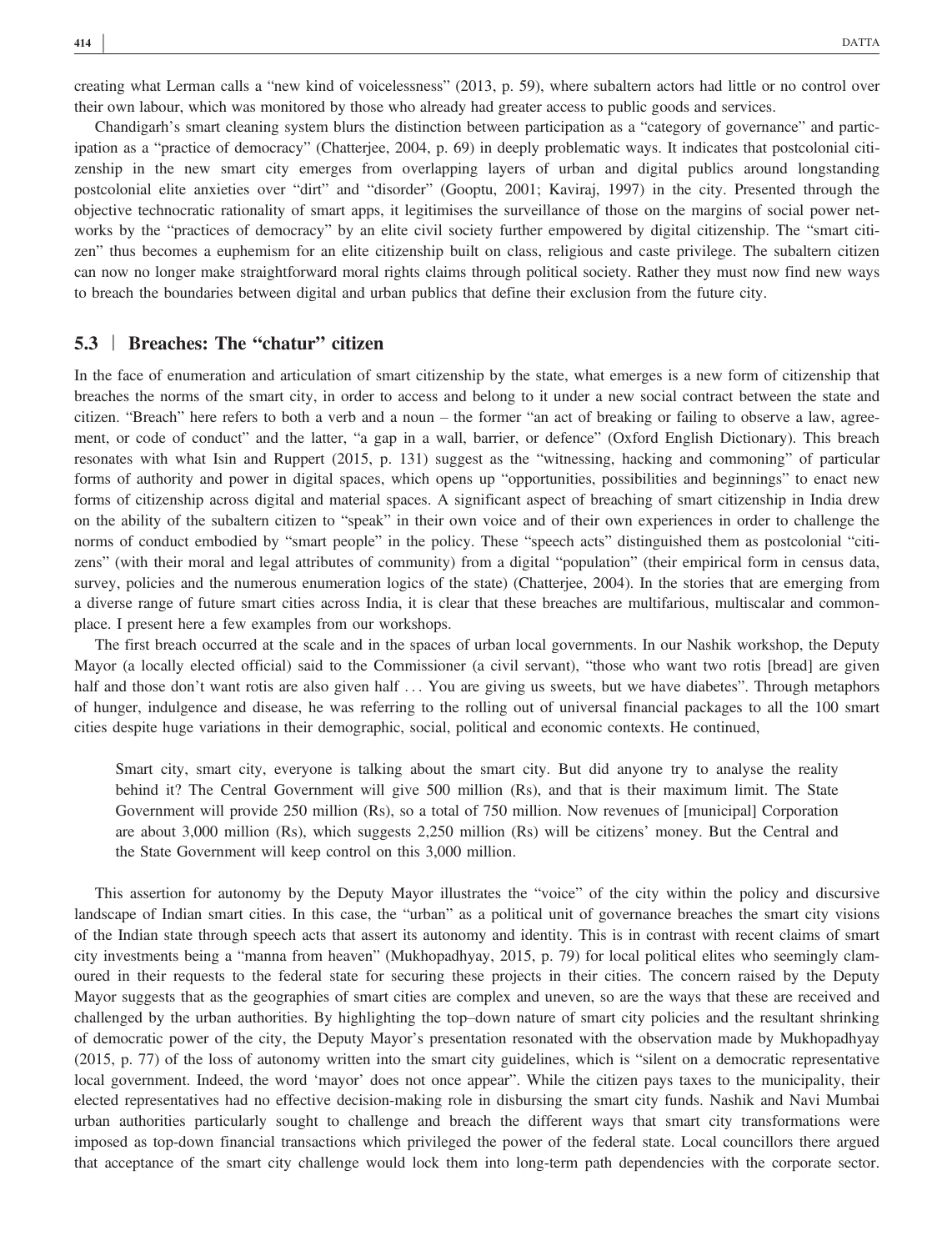The Deputy Mayor of Nashik's challenge to the federal smart city policies resulted in a few concessions, giving them more representative voice in smart city projects. However, despite being included within the 100 smart cities nominations, Navi Mumbai has opted out of the national programme because of irreconcilable differences with the federal state over the use and control over urban revenues in smart city projects.

The second breach occurred at the scale of everyday life, which sought to redefine the meaning and impact of being "smart" in improving subaltern livelihoods and capacity. In our workshop in Nashik, a slum dwellers' representative said,

In general, the government is trying to create a separate city for the rich and a separate city for the poor. The prevalence of this ideology is going to be fatal for the future of Indian cities. The Smart City project should adopt a holistic approach to development. We also want Nashik to become smart. There should be an increase in a number of employment opportunities, and every child should get education.

Here the future smart city and the already existing Indian city were made to stand respectively for the city of the rich and city of the poor. In a reflection on the future of slums in smart city visions, this representative drew on an alternative characterisation of the smart city as economically and socially just. They highlighted that they were not claiming "free entitlements"; rather as citizens, they wanted a share in the economic success of the smart city. This was extended in the Navi Mumbai workshop where an undocumented worker said to the Municipal planner,

What do you mean by smart? Does it mean, if you have money then only you can be called smart? No. We are smart because we do hard work for our living, we do not steal from anyone, and every day we struggling. Suppose today, if we get ten rupees, we think if we spend all of it today then how will our children get to eat tomorrow? That is why we are smart. Because we plan our every move. ... Smart is when you plan your children's future and make do with the little money you have. I do that every day and that is why I am smart.

This definition of the smart citizen as a pragmatic and prudent financial planner was a "speech act" which sought to claim right to the future city. Significantly, the narrative above was spoken in Hindi, while "smart" was left untranslated in English. This appropriation of the definition of "smart people" prescribed in the guidelines as "doing more with less" (GoI, 2015, p. 18) into an alternative definition rooted in everyday economic struggles sought to breach the definition of smart from within. This smart citizen was very different from the active "civic-cyber" citizen of Sadoway and Shekhar (2014), who worked within the constraints of digital infrastructures. The smart citizen in our workshops often emerged in the absence of digital participation and "in the absence of a society that guarantees formal and informal security and welfare once provided by community and state policies" (Szeman, 2015, p. 474). Smartness was, as Mukhopadhyay notes, "a set of community attributes that can only be experienced by living in it [city]" (2015, p. 79). As the state sought to reorganise democratic power through its smart cities challenge, this new idiom of citizenship offers a more "knowledge intensive smart city" (Soderstrom & McFarlane, 2016, p. 312) than a city filled with the digital acts of its residents. It offers the potential to breach the technocratic wall of the future smart city to articulate alternative discursive and material imaginations of smart citizenship.

These varied understandings and definitions of the smart citizen created disagreements among stakeholders about the identity of this elusive subject as a digitally empowered or knowledge-empowered active citizen. Discussion centred around the absence of linguistic tools to contextualise and culturally embody smart citizenship in India. The Deputy Mayor of Nashik noted that while the smart citizen was presented by the state as a digitally connected, politically neutral subject, its closest cultural translation *chatur* was in fact a citizen of increased political subjectivity. In Hindi and several other regional languages, "chatur" refers to those who are clever, astute, resourceful and quick-witted. Chatur people are understood to be street-smart – they fulfil their tasks with efficiency, skill and insight, use circumstances to their advantage and in general display a capacity to talk their way out of difficult situations. Significantly, a chatur person is a politically engaged citizen rooted in multiple publics and spatialities – far removed from the consensual citizens in the service of urban governance. Chatur citizens make do with less by seeking out opportunities in their favour. The Deputy Mayor suggested that in India "smart" citizens should be relabelled as "intelligent", citizens since the latter does not embody the shrewd political manoeuvrability of *chatur* citizens.

I suggest that the translation of smart citizenship into the chatur citizen presents us with a challenge. The chatur citizen is the third potential breach, a discursive and material formation who provides an alternative imagination of citizenship in India, which directs us towards a far more "disordered democracy" (Sundaram, 2004, p. 64) than that envisioned in the "smart citizenry" policy speak. The *chatur* citizen offers a "breach" in the state imaginary of smart citizen precisely because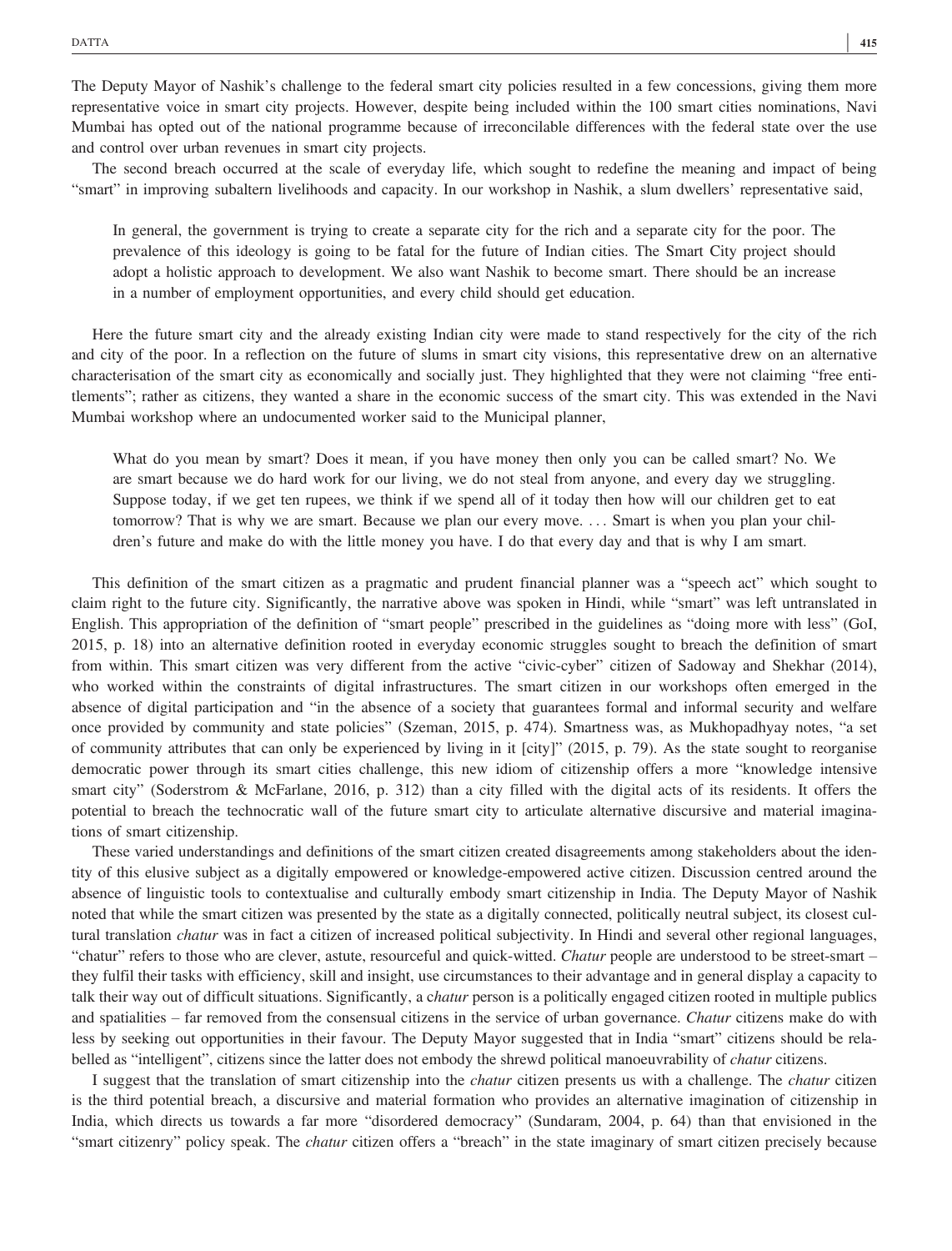of its political ambiguity – they blur the lines between subject and citizen, digital and material, governance and governability in the future smart city. And thus, they are also unacceptable to dissenting urban political elite (who prefer the label "intelligent"). In this context, the *chatur* citizen is the "strange language found in the predominant language of urbanization" (Boucher et al., 2008, p. 989) and smart citizenship in India.

The *chatur* citizen, however, is not a completely new entity in India's political landscape. Its qualities have been observed in the postcolonial embodiment of the "men in the middle" (Sud, 2014, p. 593), who are often attributed to thirdworld corruption (Oldenburg, 1987). In India, these men are largely absent from policy discourse, but they play a crucial role in implementation. Variously called aggregator, aratdar, tout, broker, dalaal (Tarlo, 2003) or "pyraveekar" (Ram Reddy & Haragopal, 1985), they are intermediaries who know the art of acquiring political favours to achieve their goals. The middleman can also be seen in the "Marabout" in Senegal (Simone, 2003), a "fixer" who is equally disparaged and respected for his ability to get things done. The middleman indicates that in the context of the smart city, the *chatur* citizen is more than just fiction or conjecture. Despite its disparagement by stakeholders in the workshops, the figure of the *chatur* citizen can be seen as simultaneously material, digital and discursive – analogous to an urban hacker, or a "clever programmer" who gains access to forms of participation and demonstration within the virtual and material spaces of the future smart city, and thus ruptures the normative subjecthood of smart citizenship presented by the state. This *chatur* citizen is one who finds possibilities of "social collaboration" (Simone, 2003) across digital and material spaces to disrupt how things are done, who by, where and under what conditions in the future smart city. They open up new and entangled performances of compliance and connivance, authority and insecurity, visibility and indiscernibility across political and digital society. The *chatur* citizen is yet to come in Indian smart cities, but the discursive landscape has been cast for its emergence.

## 6 | CONCLUSIONS: TOWARDS A CHATUR CITIZEN?

The digital turn towards smart cities in postcolonial contexts has initiated a radical transformation in the understanding of what constitutes citizenship in a new urban age. In India, this is largely a process of capturing those outside of data structures within systematic processes of performative citizenship and "push-button democracy" (Hill, 2012, p. 744). The performative demands of smart citizenship suggest that it entails more than just digital access to a territorial population; rather it involves a coordinated state strategy in transforming how citizens react and respond to a state's smart city initiatives. The emergence of a *chatur* citizen in this context raises two key questions: Can there be a smart citizen outside of the structures of power embodied by digital technologies? Can there be a postcolonial citizen beyond and outside of historical structures of power and inequality? These two questions are connected in that they direct us to the very nature of what constitutes postcolonial urbanism, the digital turn and the practices of citizenship in the postcolony.

India's smart cities programme can be seen as the test-bed of a global smart citizenship. In other words, if citizens embedded in informalised structures of patronage and economy can be turned into digitally savvy smart citizens, it can be possible anywhere. Yet this transformation is a top-down vision that aims at service efficiency and compliance rather than transgressive practice. Thus its translation and vernacularisation offers possible openings to articulate another version of smart citizenship that speaks from a different space and positionality of the subaltern. It offers us a lens to examine the emergence of a new kind of postcolonial citizenship whose shapelessness and ambiguity is its enduring feature. I have argued that this is the chatur citizen – presumably a new postcolonial smart citizen who speaks both from within and beyond the structures of digital governance and smartmentality. The chatur citizen is inherently bound within the historical, social and economic power structures and it is also distinct from it. It speaks from a position of subalterneity to challenge power and yet attempts to replicate the very forms of power that it challenges through compliance and governance of the self. In so doing, the *chatur* citizen is both a complaint subject and an active citizen moving fluidly and unproblematically between these two positionalities. Their quotidian acts of governing themselves in everyday life suggests how it is possible to garner support for a large-scale top-down urbanisation project such as the 100 smart cities. Their transgressive speech acts and opportunist politics also underline the faultlines of this large-scale vision of smart urban futures.

The "digital turn" we see emerging in Indian urbanism and its future *chatur* citizen suggest a wider move towards what scholars have recently identified as decolonisation (Radcliffe, 2017). Indeed, in the context that geographical scholarship itself is now recognised as entrenched in modes of colonial power and knowledge, the decolonial imperative in urbanism is already upon us. Indian smart cities speak to the decolonial moment – articulating and delinking the knowledge in the making of smart cities and citizens from their western origins, even as they are reliant on the global knowledge networks and technologies of smart city making. They claim to delink and decentralise the production of smart cities by locating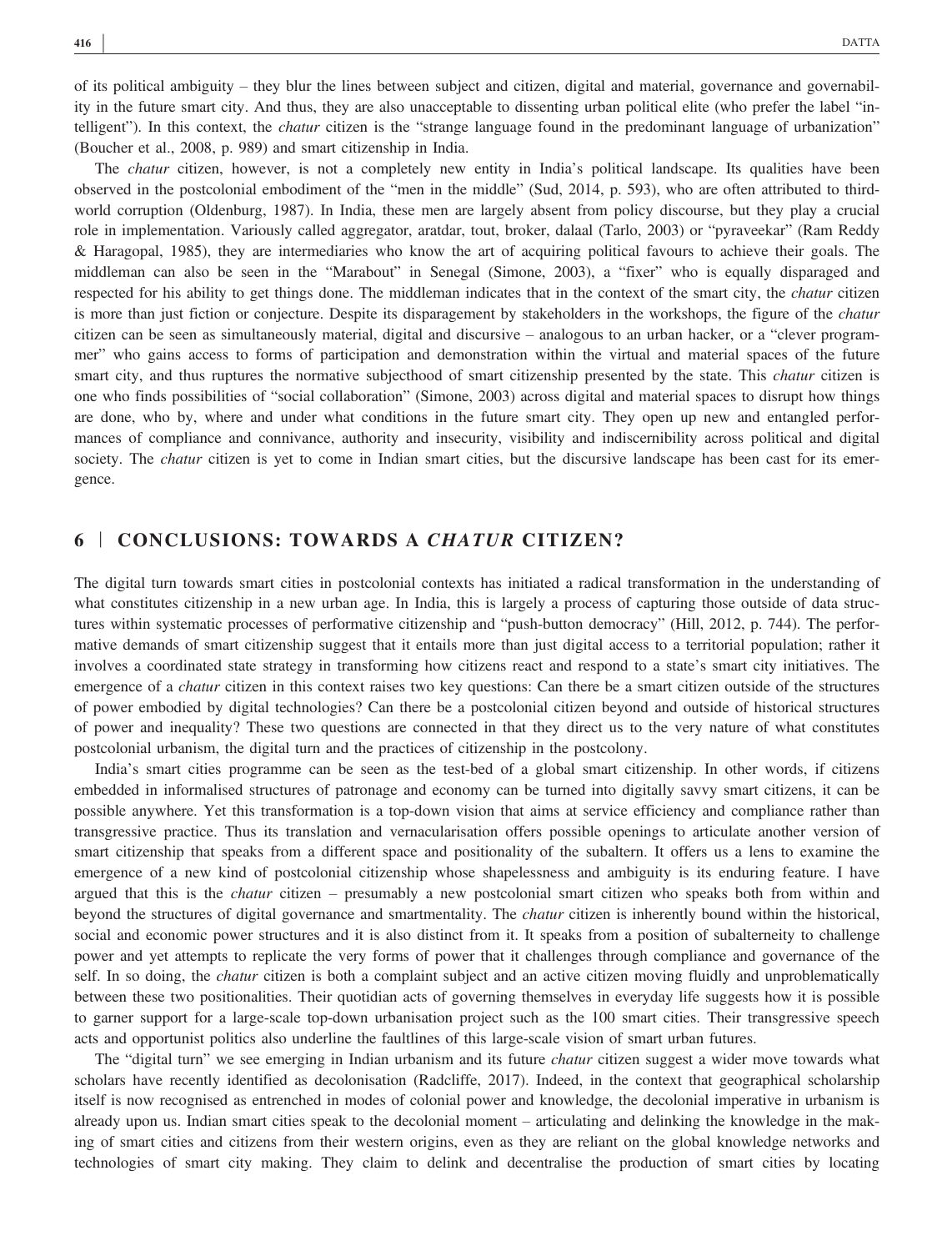knowledge at the scale of the city and citizen, and yet do not build in possibilities of transgression or subversion within it. The *chatur* citizen indicates a process of decolonisation from the hegemonic power of the national programme through the rhetorical subversion of smart citizenship, but it also ironically reminds us that colonial and historical power inequalities cannot be simply erased in contemporary urban transformations. Thus the emergence of a vernacular smart citizen shows that citizenship and subjecthood are not binary categories, rather they are entangled and complicated through the digital turn in postcolonial urbanism.

While decolonisation is a claim undertaken by the state and the *chatur* citizen to particular ends and with their own contradictions and faultlines, postcolonial links to historical structures of power embodied by class, caste and social privilege continue to resonate in new urban futures. Both the state and citizen claim to speak from different positions – the state as a postcolony and the chatur citizen as the subaltern. The key question both are engaged with – What makes a smart citizen? – is also the key question of 21st-century urbanism and imaginations of global urban futures. However, to understand how a diversity of answers to this question is emerging in the postcolony, we need to move beyond the mere delinking of colonial and western knowledge from local translations. As Jazeel reminds us

decolonising geographical knowledge requires more. It requires us to think carefully about how to de-link the production of geographical knowledge from the hegemony of our disciplinary infrastructure. (2017, p. 336)

This understanding of decolonisation underlines an examination of the histories of structural violence over marginal and subaltern subjects which produce the landscapes of smart cities and citizenship in India today. Rethinking smart citizenship from the positionality of the subaltern urban actor puts smart cities and postcolonial cities in dialogue with each other and leads to their mutual transformation, as we see in this paper. Opening up knowledge of smart citizenship beyond policy impositions means, as Chatterjee has argued,

using the full panoply of modern technologies of communication, switching and mixing languages and media, and making sense of as well as enriching the diverse worlds they inhabit. (2012, p. 49)

This is not merely a provincialising of the smart city as a scholarly project, rather as Radcliffe notes a "rethinking of the world from Indigenous places and from the marginalised academia in the global South" (2017, p. 329).

So far, "smart" has been the alien language of postcolonial urban theory. For some time now, the "digital turn" has also been seen as existing and operating outside postcolonial urbanism. But smart and digital technologies are now the key policy and political tools of postcolonial states to embrace and imagine new urban futures. Understanding their role in transforming state–citizen relations is key to gaining insights into the workings of postcolonial urban transformations and emergent citizenships. If the Indian state reimagines its urban future in smart cities, I have argued that we need new modes of critical inquiry, methodology and analysis of the configurations of emergent citizenships in the digital urban age to understand how the subaltern citizen is finding ways to become "chatur" in the future city. Rather than delinking geographical knowledge, this will offer us opportunities to open up the postcolonial city to scrutinise the networks of power and knowledge shaping its present histories and futures. Opening up a postcolonial citizenship engaged with both the material and digital worlds (whether materially or rhetorically) as well as with the past and possible futures, will enable more critical scholarship that engages with the key problematic of the postcolonial urban age. This paper has initiated this process of imagining the future *chatur* citizen in a digital urban age, who speak of and to the smart city from the subaltern positionality of a disconnected or analogue citizen. More critical research and scholarship is needed to fully understand the diversity of emergent citizenships in this new postcolonial urban future from critical feminist, subaltern and digital lens in Indian cities.

#### ACKNOWLEDGEMENTS

This paper has been facilitated by funding from the Arts and Humanities Research Council (PI ref: AH/N007395/1). I am grateful to stakeholders in our city workshops in Varanasi, Chandigarh, Navi Mumbai and Nashik for the insights and debates that went into the making of this paper. I am particularly indebted to Councillors in Navi Mumbai Municipal Authority for sharing the details of their citizen consultations, which have formed the basis of this paper. I am also grateful to colleagues William Gould, Anu Sabhlok and Rebecca Madgin for co-organising and supporting the workshop activities. I am also grateful to the anonymous reviewers for their incisive and constructive comments that have helped improve this paper. All other mistakes are mine.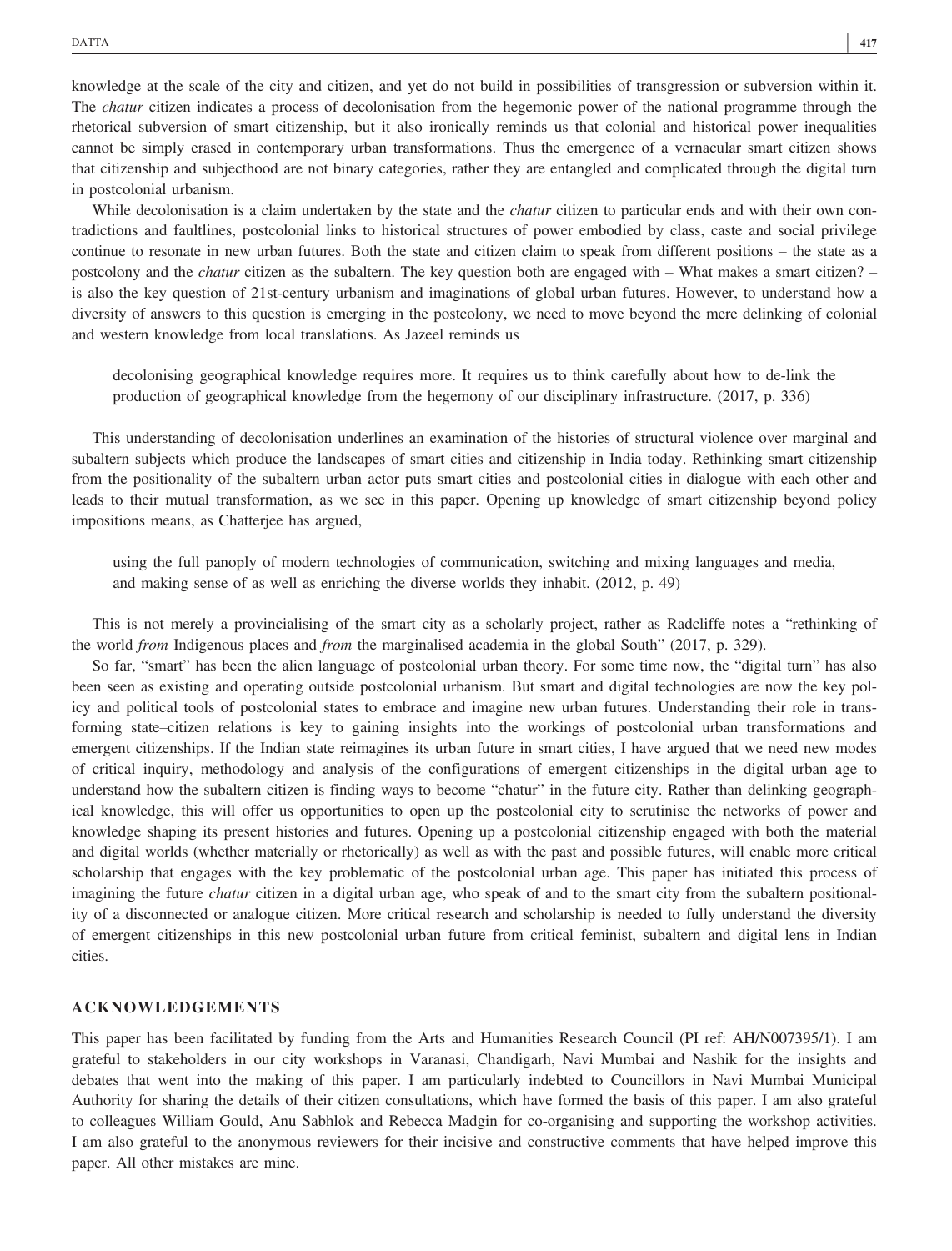#### **REFERENCES**

Appadurai, A. (2001). Deep democracy: Urban governmentality and the horizon of politics. Environment and Urbanization, 13, 23–44.

Ash, J., Kitchin, R., & Leszczynski, A. (2016). Digital turn, digital geographies? Progress in Human Geography, [https://doi.org/10.1177/](https://doi.org/10.1177/0309132516664800) [0309132516664800](https://doi.org/10.1177/0309132516664800)

Bhan, G. (2009). 'This is no longer the city I once knew' Evictions, the urban poor and the right to the city in millennial Delhi. *Environment* and Urbanization, 21, 127–142.

Boucher, N., Cavalcanti, M., Kipfer, S., Pieterse, E., Rao, V., & Smith, N. (2008). Writing the lines of connection: Unveiling the strange language of urbanization. International Journal for Urban and Regional Research, 32, 989–1027.

Chatterjee, P. (2004). Politics of the governed: Reflections on popular politics in most of the world. New York, NY: Columbia University Press.

Chatterjee, P. (2012). After subaltern studies. Economic & Political Weekly, xlvii, 44–49.

Das, V., & Poole, D. (2004). Anthropology in the Margins of the State. Santa Fe: School of American Research Press.

Datta, A. (2012). The illegal city: Space, law and gender in a Delhi squatter settlement. Farnham: Ashgate.

Datta, A. (2015). New urban utopias of postcolonial India: Entrepreneurial urbanization in Dholera smart city, Gujarat. Dialogues in Human Geography, 5, 3–22.

Dupont, V. (2008). Slum demolitions in Delhi since the 1990s: An appraisal. Economic & Political Weekly, 43, 79–87.

Ghertner, A. (2011a). Rule by aesthetics: World-class city making in Delhi. In A. Roy, & A. Ong (Eds.), Worlding cities: Asian experiments and the art of being global (pp. 279–306). Oxford, UK: Wiley-Blackwell.

Ghertner, A. (2014). India's urban revolution: Geographies of displacement beyond gentrification. Environment and Planning A, 46, 1554–1571.

Glasmeier, A., & Christophers, S. (2015). Thinking about smart cities. Cambridge Journal of Regions, Economy and Society, 8, 3–12.

Gooptu, N. (2001). The politics of the urban poor in early twentieth-century India. Cambridge, UK: Cambridge University Press.

- Graham, S. (2000). Constructing premium networked spaces: Reflections on infrastructure network and contemporary urban development. International Journal for Urban and Regional Research, 24, 183–200.
- Graham, S., & Marvin, S. (2001). Splintering urbanism: Networked infrastructure, technological mobilities and the urban condition. London, UK: Routledge.

Hardt, M., & Negri, A. (2000). Empire. Cambridge, MA: Harvard University Press.

Hill, D. (2012). Dark matter and trojan horses: A strategic design vocabulary. Moscow, Russia: Strelka Press.

Hoelscher, K. (2016). The evolution of the smart cities agenda in India. International Area Studies Review, 19, 28–44.

Hollands, R. (2015). Critical interventions into the corporate smart city. Cambridge Journal of Regions, Economy and Society, 8, 61–77.

Isin, E., & Ruppert, E. (2015). Being digital citizens. London, UK: Rowman and Littlefield.

Jayal, N. G. (2013). Citizenship and its discontents: An Indian history. Cambridge, MA: Harvard University Press.

Jazeel, T. (2014). Subaltern geographies: Geographical knowledge and postcolonial strategy, Singapore Journal of Tropical Geography, 35, 88– 103.

Jazeel. T. (2017). Mainstreaming geography's decolonial imperative. Transactions of the Institute of British Geographers, 42, 334–337.

Kaviraj, S. (1997). Filth and the public sphere. Public Culture, 10, 83–113.

Kitchin, R. (2015). Making sense of smart cities: Addressing present shortcomings. Cambridge Journal of Regions, Economy and Society, 8, 131–136.

Legg, S. (2007). Spaces of colonialism: Delhi's urban governmentalities. Oxford, UK: Wiley-Blackwell.

Lerman, J. (2013). Big data and it exclusions. Stanford Law Review, 66, 55–63.

Leszczynski, A. (2016). Speculative futures: Cities, data, and governance beyond smart urbanism. Environment and Planning A, 48, 1691–1708. Levien (2013). Regimes of Dispossession.

Luque-Ayala, A., & Marvin, S. (2015). Developing a critical understanding of smart urbanism? Urban Studies, 52, 2105–2116.

McFarlane, C., & Ola, S. (2017). On alternative smart cities. City, 21, 312–328.

McKinsey. (2011). Big data: The next frontier for innovation, competition, and productivity. New Delhi, India: McKinsey Global Institute.

McKinsey Global Institute. (2010). India's Urban Awakening: Building Inclusive Cities, Sustaining Economic Growth (McKinsey Global Institute, 2010).

MoUD. (2014). Draft Concept Note on Smart City Scheme. updated September 2014. Ministry of Urban Development, Delhi.

Mukhopadhyay, P. (2015). The un-smart city. Seminar, 665, 75–79.

Naidu, V. (2016). Smart city challenge has kick-started a revolution in urban landscape. The Economic Times 2. February ([http://blogs.eco](http://blogs.economictimes.indiatimes.com/et-commentary/smart-city-challenge-has-kick-started-a-revolution-in-urban-landscape/) [nomictimes.indiatimes.com/et-commentary/smart-city-challenge-has-kick-started-a-revolution-in-urban-landscape/\)](http://blogs.economictimes.indiatimes.com/et-commentary/smart-city-challenge-has-kick-started-a-revolution-in-urban-landscape/) Accessed 4 November 2016.

Nayaki, B. B. (2016). NMMC, Cidco clear slums in Belapur, Nerul. The Times of India, 27 May ([http://timesofindia.indiatimes.com/city/navi](http://timesofindia.indiatimes.com/city/navi-mumbai/NMMC-Cidco-clear-slums-in-Belapur-Nerul/articleshow/52455384.cms)[mumbai/NMMC-Cidco-clear-slums-in-Belapur-Nerul/articleshow/52455384.cms\)](http://timesofindia.indiatimes.com/city/navi-mumbai/NMMC-Cidco-clear-slums-in-Belapur-Nerul/articleshow/52455384.cms) Accessed 4 November 2016.

- Odendaal, N. (2011). Splintering urbanism or split agendas? Examining the spatial distribution of technology access in relation to ICT policy in Durban, South Africa. Urban Studies, 48, 2375–2397.
- Oldenburg, P. (1987). Middlemen in third-world corruption: Implications of an Indian case. World Politics, 39, 508–535.
- Pollio, A. (2016). Technologies of austerity urbanism: The 'smart city' agenda in Italy (2011–2013). Urban Geography, 37, 514–534.
- Radcliffe, S. A. (2017). Decolonising geographical knowledges. Transactions of the Institute of British Geographers, 42, 329–333.

Ram Reddy, G., & Haragopal, G. (1985). The Pyraveekar: 'The fixer' in rural India. Asian Survey, 25, 1148–1162.

Rapoport, E. (2015). Globalising sustainable urbanism: The role of international masterplanners. Area, 47, 110–115.